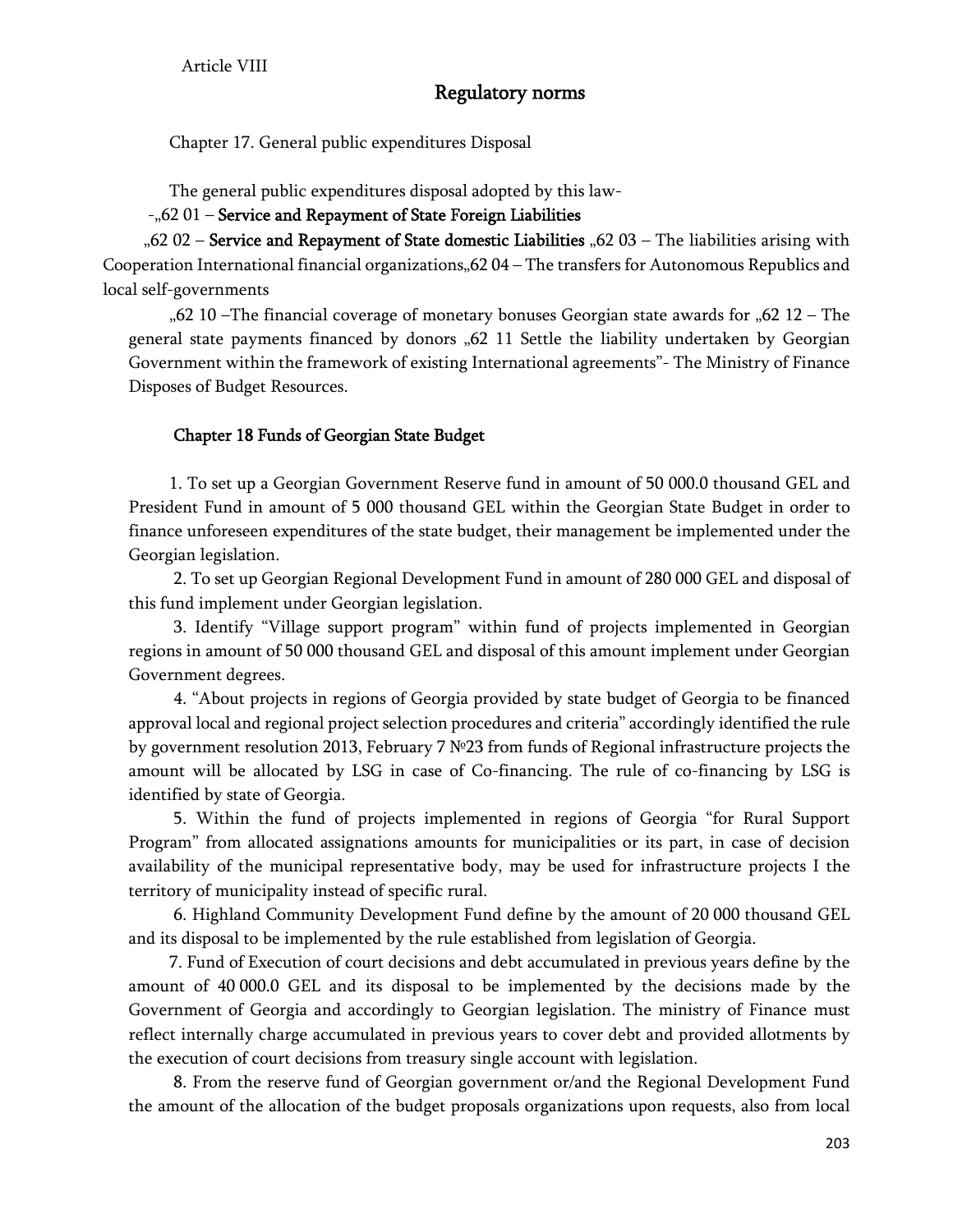authorities and relevant bodies of the Autonomous Republics the Ministry of Finance will present to Prime Minister or the government of Georgia.

#### Article 19. Repay indebtedness

 accumulated in previous years to cover the liabilities budgetary organizations for State budget funding may use appropriations allocated on them in 2016 provided that the new debt will not be allowed to accumulate for which the entire responsibility bears with the organizations.

#### Article 20. State Debt

 1. For the Foreign State Commitments service and coverage the 2016 state budget allocates 628 700 thousand GEL:

a) Principal repayments- 360 000 thousand GEL, between them:

aa. for the Bilateral credits-140 000 thousand GEL

ab. for Multilateral Credits - 220 000 thousand GEL;

b) Payment of interest - 268 700 thousand GEL, between them:

b.1) for Bilateral credits - 75 700 thousand GEL;

b.2) for multilateral credits - 107 000 thousand GEL;

b.3) for State securities by Foreign Service obligations arising - 86 000 thousand GEL

2. To be given the right to the Ministry of Finance, within the foreign debt service and coverage provided allotments, the procedure prescribed by the Government of Georgia, reimburse from the funds of legal entities or funding the relevant programs from the legal entities for the realization and marketing of products and services.

3. Under the "No 204 of the 20 March 2016 on the amendments in the agreement between the Government of Georgia and the National Bank of Georgia on the activities of clearing the liabilities of the Government of Georgia to the National Bank of Georgia", the amount of the interest to pay off to the national bank of Georgia is defined as 48 533.2 GEL (will be confirmed based on the additional agreement between the Government of Georgia and the national Bank of Georgia), whereas the amount of the principal repayment is – 35 000.0 GEL.

4. Under the "No 204 of the 20 March 2016 on the amendments in the agreement between the Government of Georgia and the National Bank of Georgia on the activities of clearing the liabilities of the Government of Georgia to the National Bank of Georgia", the renewal of government bonds of the amount of 400 846.0 GEL, issued by the Government of Georgia on the 15 March, 2015 is defined at the amount of 360 846.0 GEL and 40 000.0 GEL for the government securities to be rollover into the government bonds for marketable operations.

5. Based on the issuance of the treasury obligations and treasury bonds the domestic liabilities adjustment is defined no more than 200 000.0 GEL net growth. Issuance of the treasury obligations and treasury bonds to be provided by the Ministry of Finance under the law of Georgia on "the state debt". Ministry of Finance should register the coverage of treasury liabilities and treasury obligations, according to the decrease of the relevant article on budgetary receipts. 6. Ministry of Finance is obliged to use the existing net balance on the treasury universal account instead of treasury securities and treasury bonds. Herewith, net amount generated by the issuance of the treasury securities and treasury bonds, and instead of them, the use of net balance of the treasury universal account, should not totally exceed 200 000.0 GEL.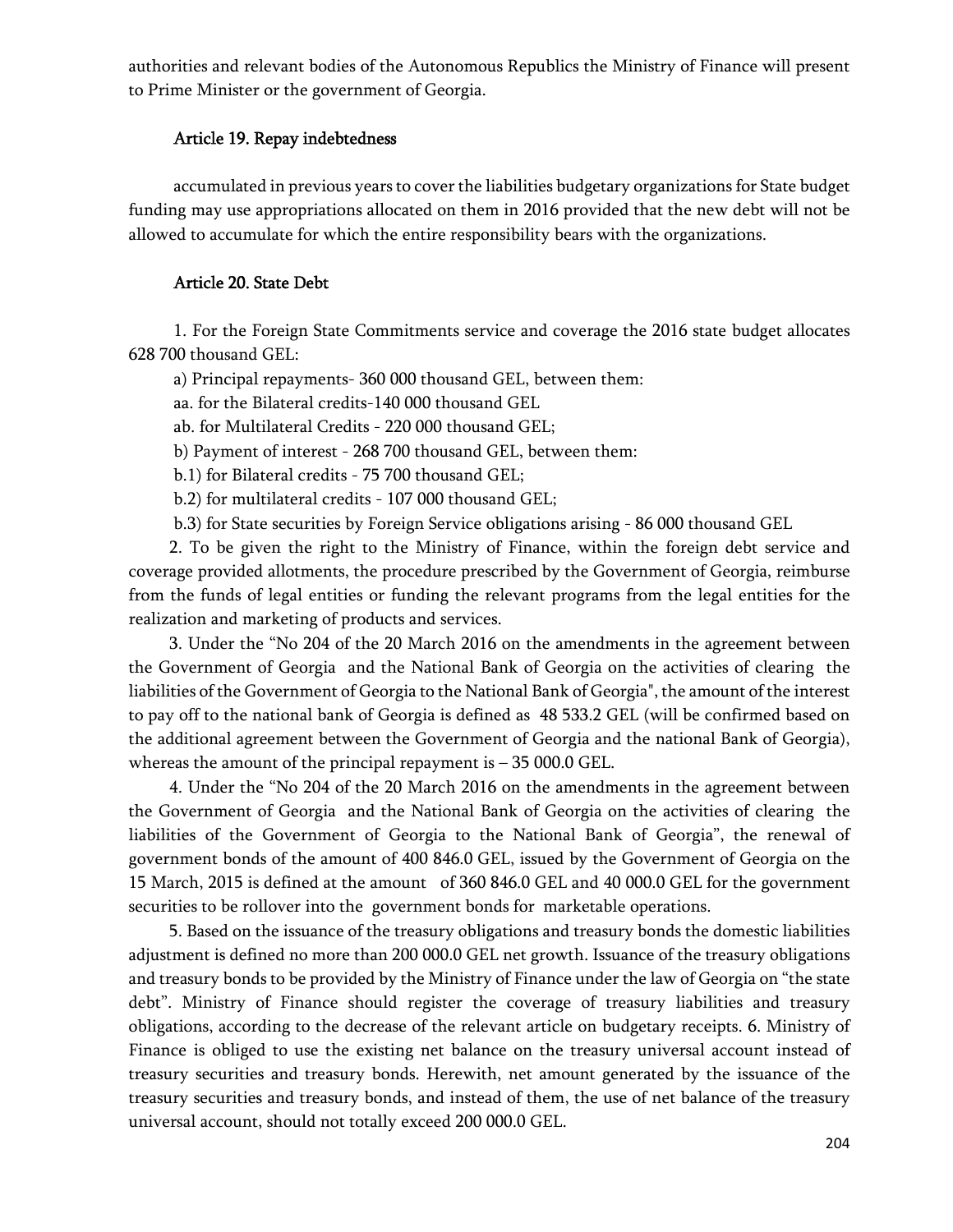#### Article 21. Wages, bonuses, and appendages and allowances

1. To entitle Georgian Ministers and State Ministers with the agreement of the Georgian Government define service list and wages of the central ministry and territorial agencies under their supervision. Service list and the wages of the administration of the Georgian Government is defined by the Prime Minister.

2. The amendments in the approved service lists and wages should also be agreed with the Georgian Government, except the cases, when the monthly fund of the wage is not increased as a result of the changes, the employment number and position titles, as well as wages remain invariable.

 3. According to the first paragraph of this article, service lists and wages of the supervised ministries, line departments and territorial agencies, which were conducted before the enforcement of this law, need not be agreed with the Government of Georgia.

 4. During the period of 2016, bonuses, appendages and allowances for the employers of Georgian state, Abkhazian autonomous Republic, Adjara Autonomous Republic and selfgovernance agencies 205 budgetary organizations should be allocated according to the relevant approved budget. Herewith, during the period of 2016, the spending budgetary agencies of Abkhazian autonomous Republic, Adjara Autonomous Republic and self-governance agencies are entitled to increase no more than  $\frac{1}{2}$  the approved allocations according to the article of the economic classification of the "Employers wage". 5. Under the allocation of the funds of the Georgian state budget, the spending agencies are entitled to exercise the decree of the  $3<sup>rd</sup>$  paragraph of the Article 71, (Parliamentary notices №45, 21.11.1997, pgs. 55) of the law of 31 October, 1997 of Georgia on the "Public service", only on the employers, on which the above mentioned article was enforced before 1 January, 2006.

### Article 22. The number of supernumerary employers, their wages and the wages of the employers of the legal entity of public law.

1. The number of the supernumerary employers of the budgetary organizations should not exceed 2% of servants' number. In those organizations, where 2% of servants' number is less than 5, the contracted employers should not exceed 5.

 2. The average wage of supernumerary employers should not exceed the average wage of the employers, factual employer of the relevant budgetary organization.

3. The wage of the Head of LEPL should not exceed the wage of the first deputy minister of Georgia.

 4. Average wage of the factual employees appointed on the position of the LEPL should not exceed 1 500 GEL.

- 5. Legal Public Entity shall not exceed the annual premium fund envisaged by the staff positions actually employed for remuneration for the year 20% of the cash flow.
- 6. This article shall not apply to restrictions on the autonomous republics and self-governing units and their establishment of legal entities and (non-profit) legal persons, Those public law legal entities, Which are considered as religious organizations by the Georgian legislation, public legal entity - public broadcasting, public schools, VET institutions and higher education institutions, As well as those legal entities of public law, Of which the state of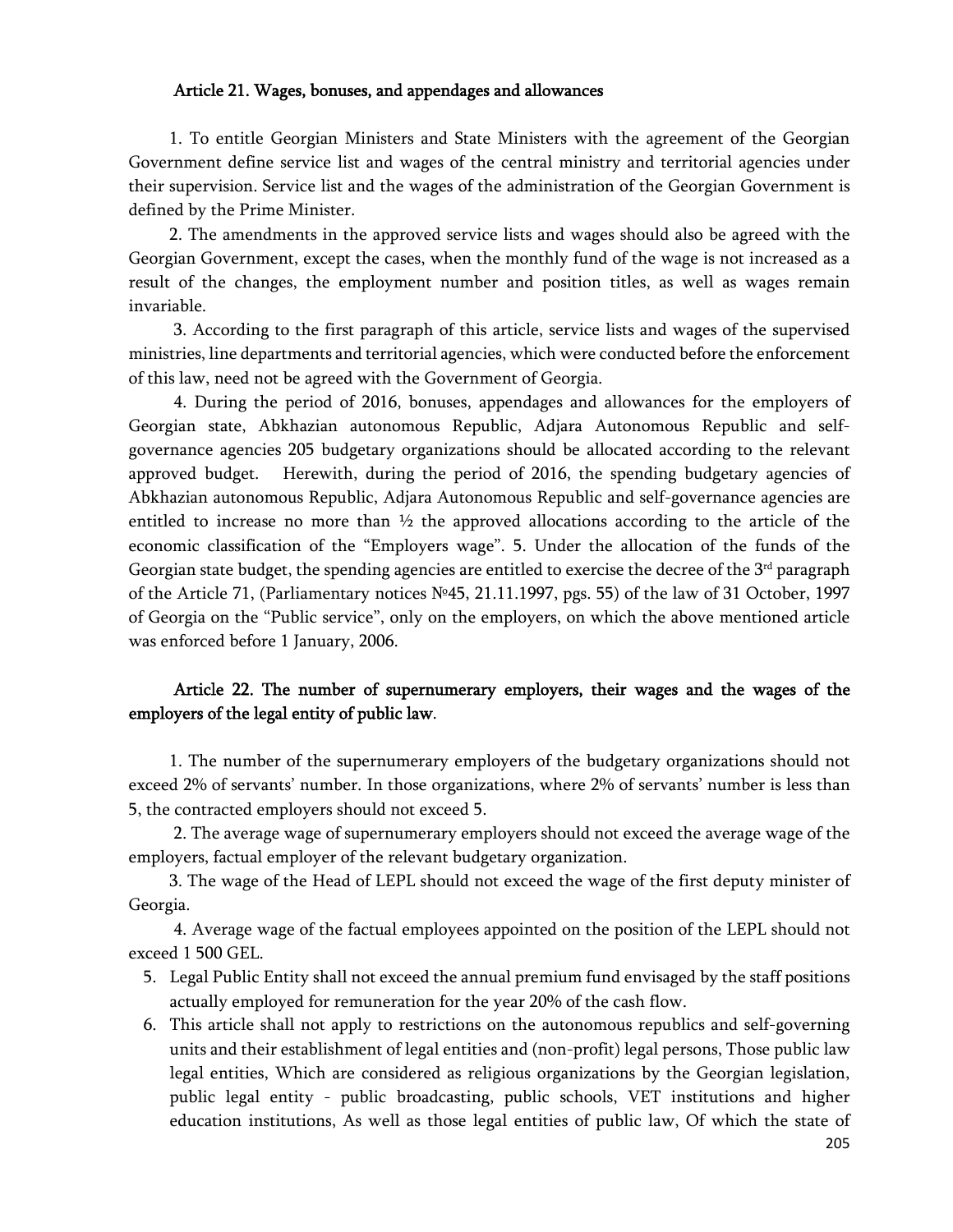Georgia's, autonomous and self-financing does not exceed their budgets economic classification of expenditure as defined in Article 25% of the total revenues.

- 7. Exceptions from the limits under this article may be permitted the government's consent.
- 8. Exempt from the restrictions envisaged by this article of paragraph 7 does not require the agreement with the government, if it does not exceed the agreed amount of those exception, which was allowed for the budget organization / was subject for budgetary organization to 2015 years.

#### Article 23. Restrictions of spending of Georgian state budget by the Georgian ministries

1. 1. The Government of Georgia is authorized to suspend of the implementation in the framework of the state ministries budget funds by the budget classification codes and articles.

2. 2. Budgetary procedure envisaged by the Article 31 of the annual budget of specification of investment / capital projects envisaged for the purpose of payment of the expenses of the move is allowed only in agreement with the Government.

3. 3. The Government is authorized to determine the procurement dictionary (CPV) codes, according to the classification codes, in the frames of which, Georgian ministries and subject to control by the Budget organizations implementation of state purchases advance requires the Government consent.

4. 4. The ministries of Georgia to 10 days from the end of each quarter to the Ministry of Finance must submit information by them and by their subject to control the budgetary organizations,

Under this law foreseen for them budgetary sources, "Government Procurement" accordance with the law implemented tenders as a result of economies of scale and economies of this further uses.

5. Ministry of Finance of Georgia submits to the government the information set forth in paragraph 4. Relevant decision of Georgian government is possible with the same clause of the economy or part appeal of defined under this Law the overall state fees, according to Georgian legislation.

6. Article 24. Georgia's diplomatic missions and consular posts abroad receipts spending

"The Ministry of Foreign Affairs of the Ministry of budget spending units received by the consular fee, delegated his authority under the right of consular officials in the services provided by other budget revenues and fees for the registration and use of the" Rules of the President October 15, 2010 pursuant to the Decree №835, Georgia's diplomatic missions and consular posts abroad by the consular fee, Delegated under the right to his authority consular officials for services rendered fees and other budget revenues, the spending carried out at the site, To appropriate representation and the establishment under this law within the approved appropriations.

#### Article 25. Funding some of the measures by the Georgian Parliament

The right to be given to Parliament, In case of death of the Member of Parliament, approved allocations to fund the funeral and cemetery concerns with the event for him/her with this law.

Article 26. Funding some of the measures by the Ministry of Defense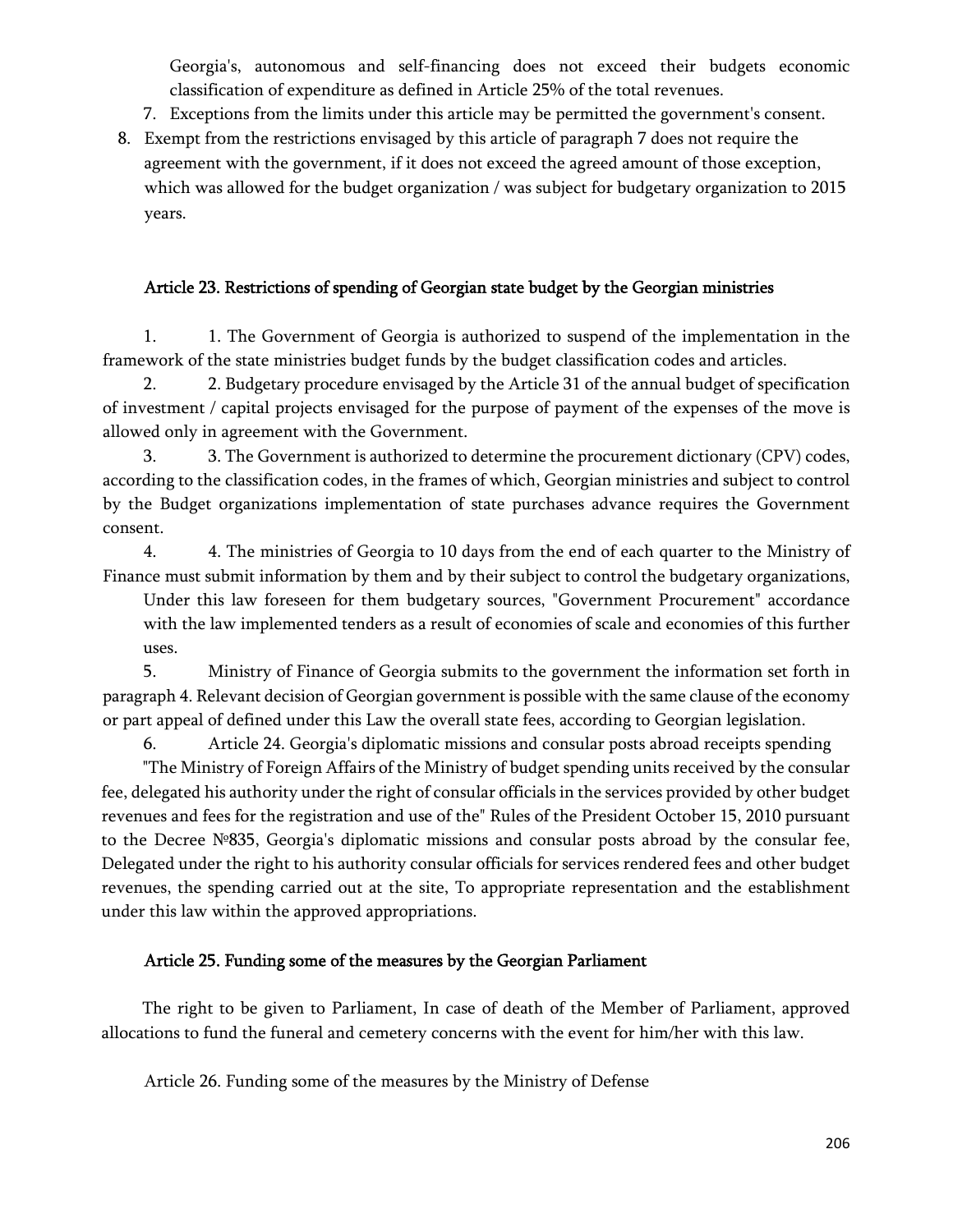1. The right to be given to the Ministry of Defense in 2015 "costs" and "non-financial assets growth," the financing of the allocations provided for in Articles, Whose uninterrupted implementation is necessary for reconstruction of the armed forces and purpose of raising defense to fulfill the obligations undertaken by the state to implement this law, the Ministry of Defense for "expenses" and "not a financial asset growth" within the provisions of the approved appropriations.

2. The Minister of Defense of Georgia in certain cases by the act of the individual administrative legal and imposed limit within the Ministry of Defense of Georgia the sub divisions (units) to buy goods, Work and services of the Minister of Defense of the same act of the structural units (units) are considered to be contracting entities and the public procurement legislation of the right - and responsibility.

## Article 27. Internally Displaced Persons from the Occupied Territories of Georgia, Accommodation and Refugees of the measures to be implemented

IDP legal ownership of the residential area (where the refugees by the state has been settled and that the Ministry of Internally Displaced Persons, Refugees and Accommodation of Database was registered as a compact (organized) settlement, as well as the Ministry against the administration, household and utilities expenses (including facilities for IDPs, refugee and humanitarian status of persons with the used water, waste disposal, Garbage collection and disinfection-disinfestations, accommodation facilities and services to ongoing repair other costs) remuneration) administrative expenses to define month 2 gels. The financing is made in accordance with contractual obligations. Terms of the agreement and its execution of the documents required for the decision of the Minister of Internally Displaced Persons, Refugees and Displaced Persons Ministry.

Article 28. The measures to be implemented by the Ministry of Labor, Health and Social Affairs of Georgia

1. This law, the Ministry of Labor, Health and Social Affairs within the appropriations approved by the Ministry of Labor, Health and Social Affairs to carry out certain activities to continue and, if necessary, measures should be introduced by the co-payment of the compensation principle. Copayment procedure, form and is defined by the government.

2. This law, the Ministry of Labor, Health and Social Affairs for the state programs - "social protection", "Community Health", "medical-social examination and control", "drugs state control", "Medical Rehabilitation of Medical Institutions" "labor and employment system reform program" - the measures provided for within the limits of financing, co-financing, account alignment with the rules and the basic principles defined by the Government, if the legislation does not provide otherwise. In the framework of "pension provision of the population" granted state pension and state compensation.

3. To be defined the state pension age pensioners cash amount:

a) From 2016 years  $1$  July  $-$  160 Lair;

b) From 2016 years  $1$  July  $-$  180 Lair.

In the framework of: "population groups targeted social assistance":

a) To be financed input of "social package" cash payouts / outlays;

b) To be granted household subsidy "about social benefits monetization" in accordance with Resolution 2007 of January 11, №4 of Georgian government;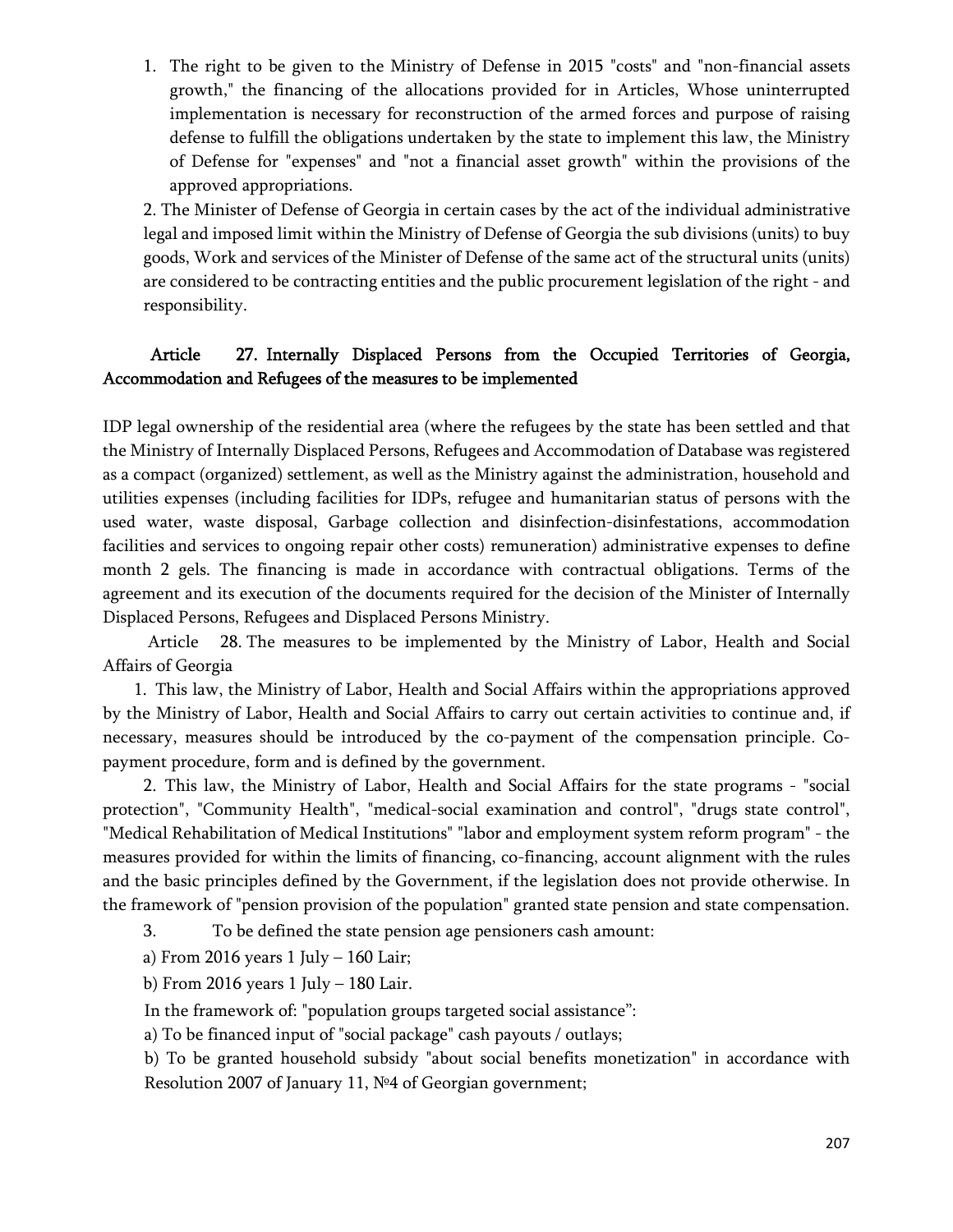c) Extended "social support" of the government decree of July 28, 2006 №145 provided subsistence allowance and reintegration assistance to pay for Georgian government's terms and conditions;

d) Extend to displaced, refugee and humanitarian status of persons with benefits: a displaced person, a refugee or humanitarian status monthly allowances to be defined by GEL 45;

e) Extend maternity and child care, as well as adoption and due to temporary disability benefits by the terms and conditions of the Ministry of Labor, Health and Social Affairs ;

f) To be financed the help of the employee's employment duties for the health claims for damages as a result of passion, whose appointment and the rule defined by the Government;

g) To be financed the measures related to the implementation of all necessary measures under this paragraph;

h) To be financed other events determined by the Government.

6. The right to be given to the Government, to determine the 2015 Labor, Health and Social Affairs of State Programs / their events / volumes, the implementation of which continuous in 2016 from January 1, the Ministry of Labor, Health and Social Affairs of the system to be implemented in 2016, the programs before approving and those programs suppliers reveal the "public Procurement" of the law of a voucher or conditions.

7. In the system of the Ministry of Labor, Health and Social Affairs Ministry the relevant statutory allocations prior to approval of the proposed measures and their components or/and "About State Procurement" before the implementation of the requirements of the law or according to the terms of the voucher before relevant suppliers revealed extend 2015 Labor, Health and Social Affairs measured programs of which continuous exercise is necessary to fulfill the obligations assumed by the State, and the agreement must be signed on the same suppliers, if the legislation has not determined the other issues; At the same time, the user should be made aware of the Health and Social Issues Committee and the public law legal person– State Procurement Agency.

8. Within the programs of Ministry of Labor, Health and Social Affairs of the State In 2015, the works financed by this Law approved the funds by the Ministry of Labor, Health and Social Affairs.

9. Within the programs of Ministry of Labor, Health and Social Affairs of the State 2015 issued vouchers (Voucher appropriate conditions) and "Referral service" state program's "Natural disasters, catastrophes, emergencies, in conflicts regions for affected citizens and by the government of the other cases providing medical care to the population " within the components of decisions, which could not be financed in 2015, be funded by the law applicable to the budget for the programs.

10. Within the software code approved by the law "35 03 02 02 − Immunization" procurement of vaccines and syringes made through UNICEF, by the simplified procurement, and the purchase of vaccines and syringes of which purchase cannot be implemented through the UNICEF, – "About State Procurement" According to the law of Georgia.

11. Within the software source code approved by the law  $,35030207 - TB$  management" Quality of diagnosis and treatment of all forms of TB universal access to events and within the software code "35 03 02 08 - HIV / AIDS control" Georgia HIV / AIDS prevention in the National Response Support, HIV / AIDS live performance improvement / treatment and care measures Pharmaceutical and other medical products procurement undertaken against HIV / AIDS, Tuberculosis and Malaria combating by the Global Fund set by the International Joint procurement agents, between them, The above-mentioned measures HIV / AIDS and TB drugs for first-line purchase within the appropriations under this law, And in the pharmaceutical and other health products procured, Which cannot be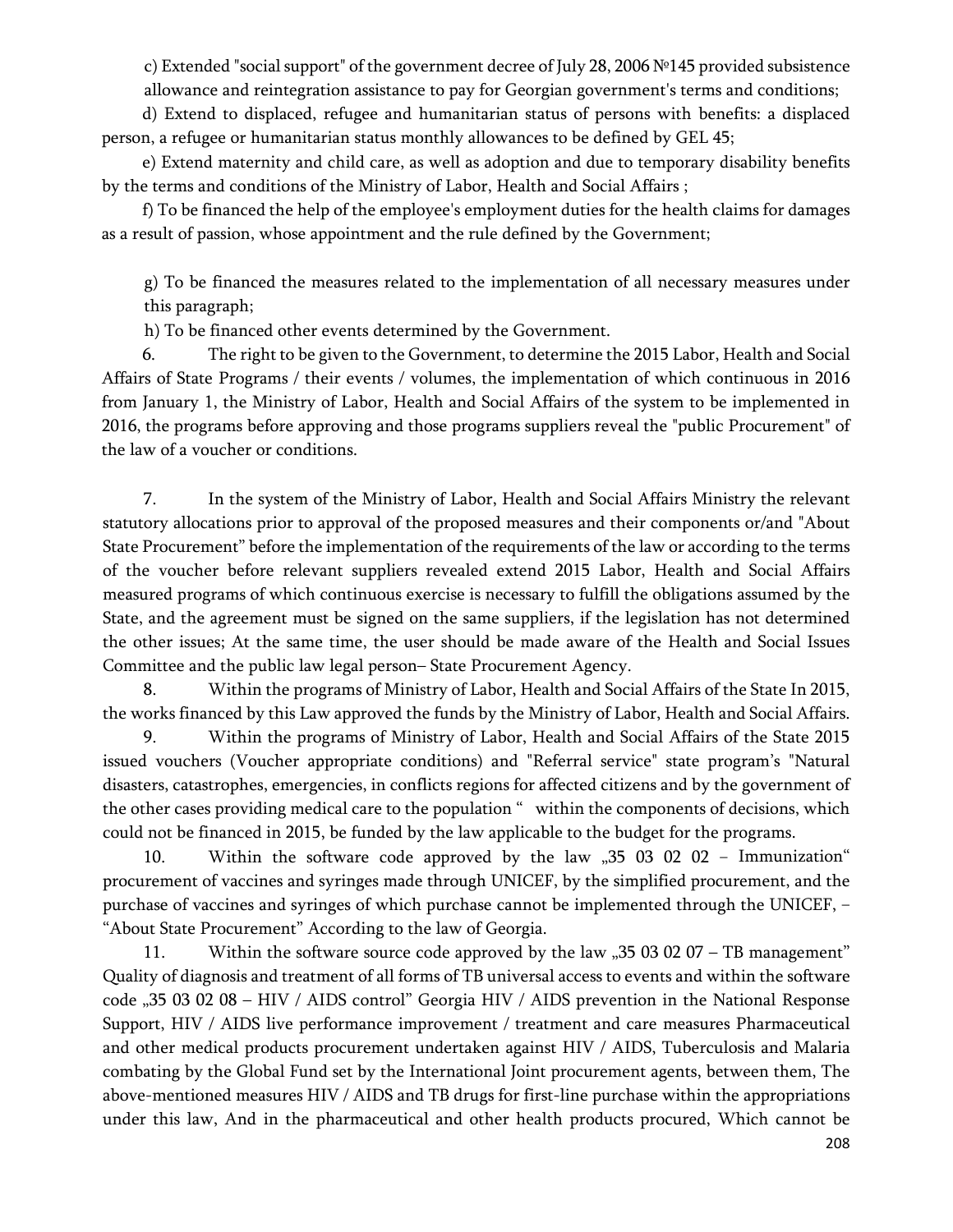procured through the fight against HIV / AIDS, Malaria and TB by the Global Fund set by the International Joint procurement agents, -"About State Procurement" according to the law of Georgia.

12. For the functioning of Tbilisi municipality emergency operation required events must be financed from Tbilisi city municipality budget, with legislation.

## Article 29. Compensation of the cost of natural gas supplied to Kazbegi Municipality and Dusheti Municipality mountainous rural population.

1. In Kazbegi Municipality and Dusheti Municipality mountainous villages (Seturni, Zakatkari, Jaghmiani, Bedoni, Benian-Begoni, Iukho, Muduru, Tskere, Tsikhiani, Sviana-Rostiani and Qorogho, also that villages, which granted status of the mountainous settlement according to the laws) for the permanent residents (abonents) define benefit of natural gas consumption monthly 700m<sup>3</sup> From December 1, 2016 through May 15, 2015 and October 15, 2016 through November 30, 2016 (May and October– 350 m3). At the same time, given the opportunity to subscribers, the corresponding periods during the month to enjoy the privileges of unused next month, in particular, From December 1, 2015 unused credit be used in 2016 during the period of May 15, and the balance of benefits to be abolished on May 16, 2016, October 15, 2016, unused credit used during the period of May 15, 2017 The balance of benefits abolished on May 16, 2017.

2. The natural gas distribution company is required to reflect the benefit limit the provisions of paragraph exempt customers' registration cards beginning of each month and in the reporting period the unused credit.

3. Presented by the Natural gas distribution company and Administration duly certified by the relevant reports Georgian Energy Ministry must compensate From the period of December 1, 2015 through May 15, 2016 and October 15, 2016 through November 30, 2016 Kazbegi Municipality and Dusheti Municipality mountainous villages (Seturni, Zakatkari, Jaghmiani, Bedoni, Benian-Begoni, Iukho, Muduru, Tskere, Tsikhiani, Sviana-Rostiani and Qorogho) by permanent resident population (abonents) the limits set by the first paragraph and within the reporting period, the unused allowances In fact, the cost of natural gas consumed.

## Article 30. On The former South Ossetian Autonomous District Temporary administrative units administration – the measures to be implemented by South Ossetian administration.

During the 2016 year on The former South Ossetian Autonomous District Temporary administrative units administration – the measures to be implemented by South Ossetian administration's – head of South Ossetia Administration is authorized by the law On the basis of its decision to grant a one-time aid from Administration approved appropriations.

## Article 31. Measures to be taken by the Minister of Corrections and Legal Assistance of Georgia.

To be allowed Minister of Corrections and Legal Assistance of Georgia, within the program "Accused and convicted of the equivalent provision of medical care" implement funding of the completed works in 2015 by the law approved for the funds from the Ministry of Corrections.

### Article 32. Measures to be taken in connection of the functioning of the General Court